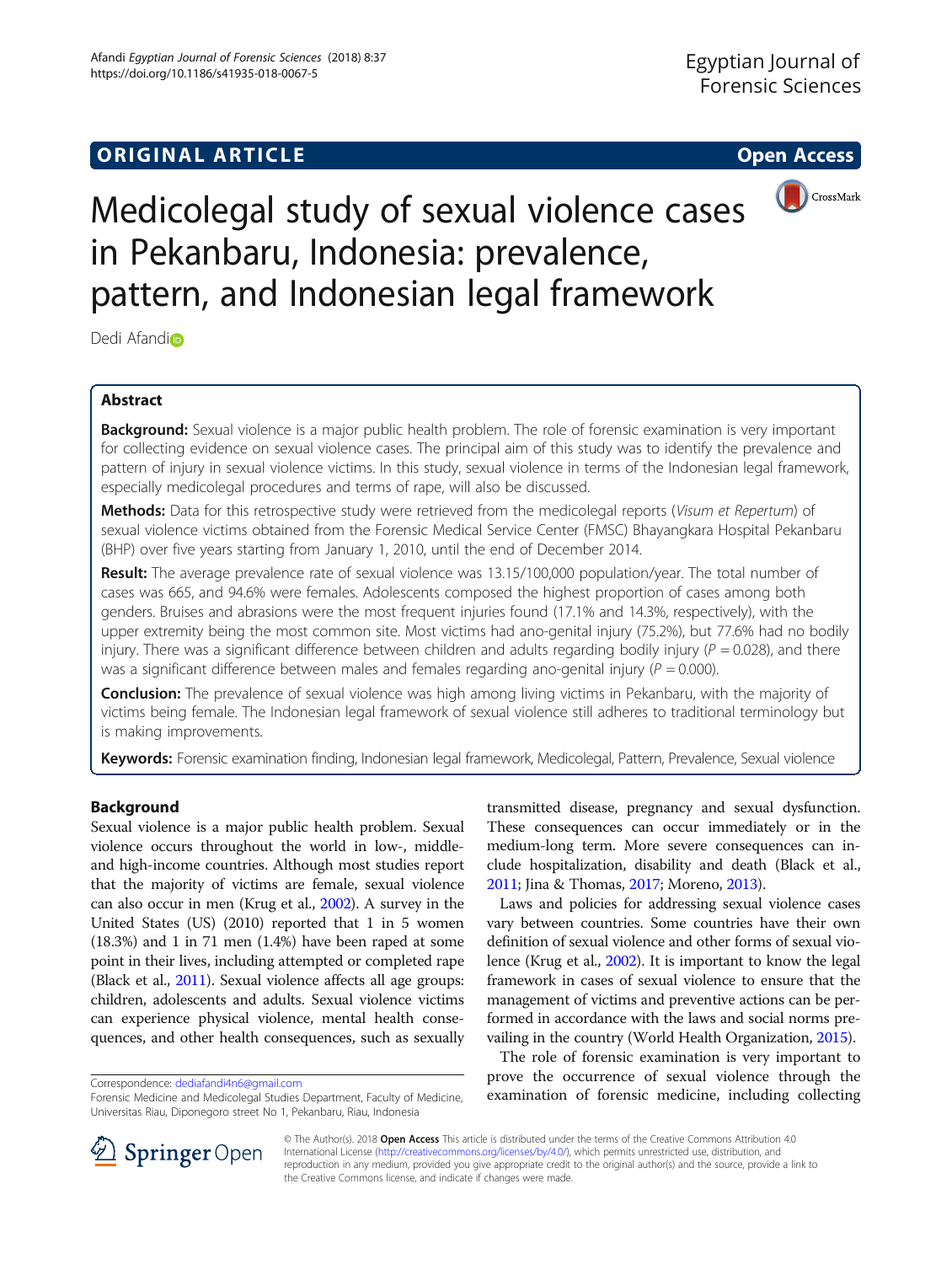evidence and generating a medicolegal report. The medical doctor obtains the history of violence, performs a physical examination, documents examination findings, collects evidence, and interprets and analyzes the findings (Cybulska & Forster, [2010;](#page-8-0) Ingemann-Hansen & Charles, [2013](#page-9-0); Quadara et al., [2013;](#page-9-0) Welch & Mason, [2007](#page-9-0); World Health Organization, [2003](#page-9-0)).

In Indonesia, data from the Annual Report National Commission on Anti-Violence Against Women of the Republic of Indonesia (Indonesian National Commission on Violence Against Women, [2017\)](#page-8-0) revealed that sexual violence ranked second in 2016 in violence against women cases, an increase compared with the rank of third in 2014. The most significant form of sexual violence in women is rape (72%), followed by obscenity (18%) and sexual harassment (5%). Regarding investigations of sexual violence, only a few studies have reported the prevalence of sexual violence in Indonesia. Hayati et al. [\(2011](#page-8-0)) reported that the prevalence of lifetime exposure to sexual violence was 22% among women in rural areas (Hayati et al., [2011](#page-8-0)). A study in the 3 provinces in Indonesia reported that the incidence of sexual violence in men ranged between 1.5% and 1.8% (Jewkes et al., [2013](#page-9-0)). There are no data regarding the prevalence of sexual violence in hospital settings, especially in urban areas.

#### Aim of the work

Pekanbaru is the capital city of the Riau Province, one of the 34 provinces in Indonesia. This city is the third largest (inland) urban area on Sumatra Island, with a population of 1,011,467 people. Pekanbaru is a heterogeneous city with 3 major tribes, namely, Malay, Minang and Batak, and there are also other tribes, such as Java, Bugis, Nias and Tionghoa (Statistic of Pekanbaru City [2015](#page-9-0)). The principal aim of this study was to identify the prevalence of and pattern of injury in sexual violence based on records from the Forensic Medical Service Center (FMSC) at Bhayangkara Hospital Pekanbaru (BHP). This hospital is a teaching hospital of the Faculty of Medicine, Universitas Riau, and the hospital center for forensic medical services in Pekanbaru. All sexual violence cases reported to the police are referred to BHP. In this paper, sexual violence in terms of the Indonesian legal framework, especially medicolegal procedures and terms of rape, will also be discussed.

#### Methods

This was a 5-year retrospective study. The data were retrieved from the medicolegal reports (Visum et Repertum) of living victim cases referred by police investigators to the FMSC at BHP during a period of five years starting from January 1, 2010, until the end of December 2014. The determinations of sexual violence cases were based on the medicolegal report (visum et repertum) and the police's official inquiry letter. Overall, the total number of

medicolegal injury reports of living victims in the FMSC during the study period was 6876, and 665 were identified as sexual violence cases.

The completeness of the data was ensured by collecting and recording the necessary data that were contained in the medicolegal reports (Visum et Repertum) of sexual violence cases. The demographic characteristics included sex, age, and occupation. The pattern of injury included bodily injury (presence of wound and site of wound) and ano-genital injury. Official approval was obtained from the Director of BHP. Complete confidentiality was ensured throughout the study. Ethical approval was granted by the Institutional Ethics Committee of the Faculty of Medicine, Universitas Riau.

A literature search was conducted to identify and understand the Indonesian legal framework related to sexual violence. The main literary sources used are the law related to sexual crimes (i.e., the Indonesian's Code of Criminal Procedure; the Indonesian Penal Code; The Children Rights Protection Law No.23 Year 2002 and Amending Law on Child Protection No. 35 of 2014; The Elimination of Violence in Household Law No.23 Year 2004) and additional articles that were relevant to sexual violence.

The collected data were analyzed using Statistical Package for the Social Sciences (SPSS) (SPSS Inc., Chicago, IL, US), version 21.0. For qualitative variables, a descriptive analysis was performed, and the results are presented as frequencies (percentages). The frequency of quantitative variables was calculated and represented by the mean (Standard Deviation (SD)) or median values if the data were not normally distributed. The chi-square test and other appropriate statistical tests were used to identify significant associations or perform comparisons between two qualitative variables. A  $p$ -value less than 0.05 was considered significant.

#### Results

#### Prevalence and pattern of sexual violence cases

The total number of cases was 665 during the five years of the present study. The trend line of number of sexual violence victims decreased across the years, with children composing the majority of sexual violence victims and females outnumbering males in each of the study years (Fig. [1\)](#page-2-0). The average prevalence rate of sexual violence was 13.15/100,000 population/year. Regarding intellectual and developmental disorder evaluation, in our study we found no victims with intellectual and developmental disability among study populated.

Table [1](#page-2-0) illustrates the age and sex distribution of sexual violence cases; specifically, 94.6% were females ( $n = 629$ ), and 5.4% were males ( $n = 36$ ), with a female-to-male ratio of 19.1:1. The mean age was  $15.05 \pm 6.45$  years, and there was a significant difference between males and females with respect to age  $(P < 0.05)$ .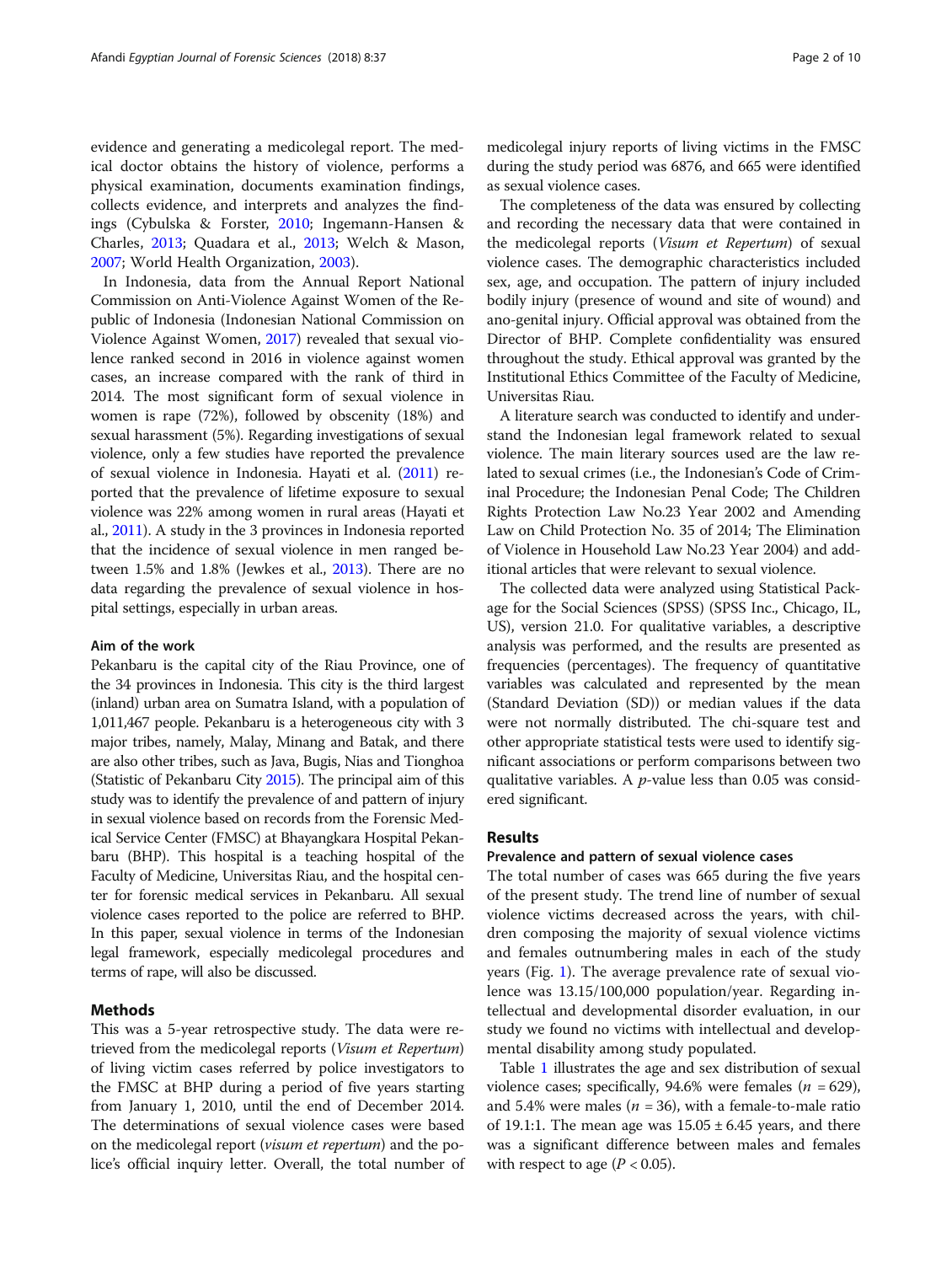<span id="page-2-0"></span>

Eighty-two percent and 18% of the victims were children and adults, respectively. The ages of victims ranged from 1 to 70 years, with a median age of 16 years. The most affected age groups were aged 5 to 9 years old (38.9%) for males and aged 5 to< 18 years old (44.5%) for females (Table 2). There was no significant difference between gender and age category ( $P = 0.119$ ). Most of the sexual violence victims were students (75%) (Fig. [2](#page-3-0)).

Bruises and abrasions were the most frequent injury found in the sexual violence victims (17.1% and 14.3%, respectively). Vulnus laceratum, vulnus scissum and burns were not found as frequently in males compared with females. The most common wound site was the upper extremities (6.2%) (Table [3\)](#page-3-0).

Acute and old hymenal tears were found in 42.8% and 30.2% of females, respectively. Both an acute tear and old hymenal tear could be found in one victim. Among males, most victims had no abnormal findings in the perianal examination, and only 12.1% had the presence of a lesion on the male genitalia. Bruises and/or abrasions were found in the perianal area in 27.3% of males and 3% of females (Table [4](#page-3-0)).

Table 1 Age comparison between male and female cases of sexual violence in Pekanbaru, Indonesia ( $n = 665$ )

| Sex    | Number | Percent | Median (years) | Mean (SD)    | $P$ -value <sup>*</sup> |
|--------|--------|---------|----------------|--------------|-------------------------|
| Male   | 36     | 5.4     | $10(2-23)$     | 11.03 (5.29) | 0.000                   |
| Female | 629    | 94.6    | $16(1 - 70)$   | 15.28 (6.44) |                         |
| Total  | 665    | 100     | $16(1 - 70)$   | 15.05(6.45)  |                         |

\*Mann-Whitney U Test, P-values <sup>≤</sup>0.05 were considered significant

Most victims had an ano-genital injury (75.2%), and 77.6% had no bodily injury. In this study, there was a significant difference between children and adults with respect to bodily injury ( $P = 0.028$ ) and ano-genital injury  $(P = 0.000)$ , and there was a significant difference between males and females regarding ano-genital injury ( $P = 0.000$ ) (Table [5\)](#page-4-0).

Table 2 Association of age category and age group with gender in sexual violence cases in Pekanbaru, Indonesia ( $n = 665$ )

| Age             | Gender          |              | Total      | P-value |
|-----------------|-----------------|--------------|------------|---------|
|                 | Male $n$ $(\%)$ | Female n (%) | n (%)      |         |
| Age category    |                 |              |            |         |
| Children        | 33 (91.7)       | 512 (81.4)   | 545 (82)   | 0.119   |
| Adult           | 3(8.3)          | 117 (18.6)   | 120 (18)   |         |
| Total           | 36 (100)        | 629 (100)    | 665 (100)  |         |
| Age group, year |                 |              |            |         |
| $0 - 4$         | 3(8.3)          | 33(5.2)      | 36(5.4)    | 0.000   |
| $5 - 9$         | 14 (38.9)       | 74 (11.8)    | 88 (13.2)  |         |
| $10 - 14$       | 10(27.8)        | 125 (19.9)   | 135 (20.3) |         |
| $15 - < 18$     | 6(16.7)         | 280 (44.5)   | 286 (43.0) |         |
| $18 - 24$       | 3(8.3)          | 83 (13.2)    | 86 (12.9)  |         |
| $25 - 34$       | 0(0.0)          | 25(4.0)      | 25(3.8)    |         |
| $35 - 44$       | 0(0.0)          | 7(1.1)       | 7(1.1)     |         |
| $45 - 54$       | 0(0.0)          | 1(0.2)       | 1(0.2)     |         |
| $55 - 64$       | 0(0.0)          | 0(0.0)       | 0(0.0)     |         |
| $65 - 74$       | 0(0.0)          | 1(0.2)       | 1(0.2)     |         |
| Total           | 36 (100)        | 629 (100)    | 665 (100)  |         |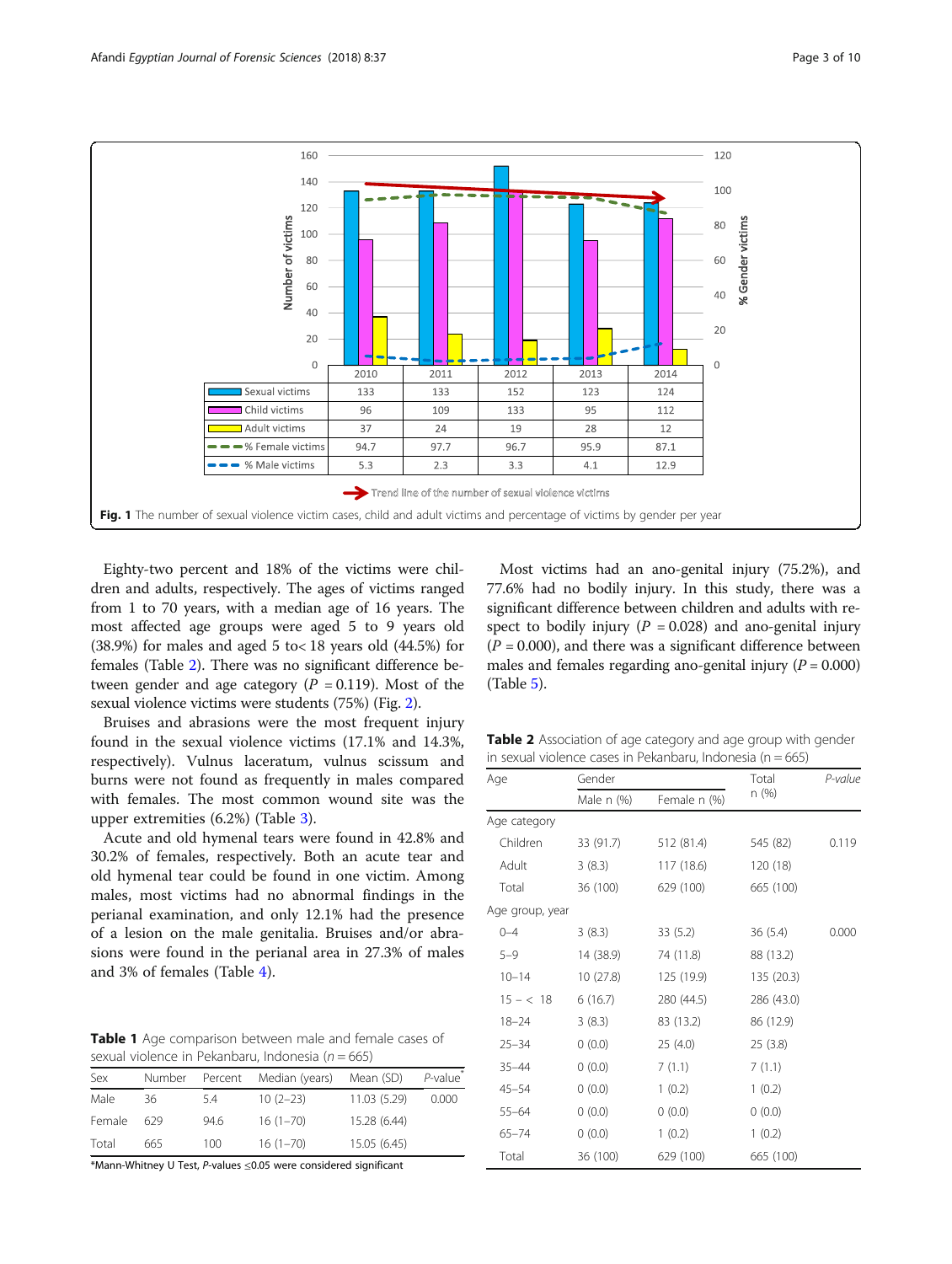<span id="page-3-0"></span>

#### Indonesian legal framework of sexual violence

Based on Indonesian's Criminal Code Procedure (Act of The Republic of Indonesia, [1981\)](#page-8-0), investigations of suspected sexual violence cases are conducted in Indonesia as follows. Victims or the parents or guardians of a child who has been assaulted report the situation to the police, and the police refer them to the hospital with an official inquiry letter. In this letter, the police investigator writes the type of case (sexual crime). By order from the police's official inquiry letter, the medical doctor performs a forensic examination of the sexual violence victim. Although a medicolegal examination is based on a request from a police investigator, informed consent should still be made before the examination is performed. This is because the

Table 3 Distribution of cases according to bodily injury by gender among sexual violence cases

| Variable          | Gender                   |                               | Total                |
|-------------------|--------------------------|-------------------------------|----------------------|
|                   | Male $(n = 33)$<br>n (%) | Female ( $n = 629$ )<br>n (%) | $(n = 665)$<br>n (%) |
| Presence of wound |                          |                               |                      |
| Abrasion          | 4 (12.1)                 | 110 (17.5)                    | 114(17.1)            |
| <b>Bruise</b>     | 7(21.2)                  | 88 (14.0)                     | 95 (14.3)            |
| Vulnus laceratum  | 0(0.0)                   | 6(0.9)                        | 6(0.9)               |
| Vulnus scissum    | 0(0.0)                   | 2(0.3)                        | 2(0.3)               |
| <b>Burn</b>       | 0(0.0)                   | 1(0.1)                        | 1(0.1)               |
| Site of wound     |                          |                               |                      |
| Head              | 1(3.0)                   | 25(4.0)                       | 26(3.9)              |
| Upper extremity   | 4(12.1)                  | 37(5.9)                       | 41(6.2)              |
| Lower extremity   | 4(12.1)                  | 16(2.5)                       | 20(3.0)              |
| Neck              | 0(0.0)                   | 21(3.3)                       | 21(3.1)              |
| Chest             | 0(0.0)                   | 17(2.7)                       | 17(2.6)              |
| <b>Back</b>       | 0(0.0)                   | 9(1.4)                        | 9(1.3)               |
| Abdomen           | 0(0.0)                   | 4(0.6)                        | 4(0.6)               |

victim is also a patient, and the area to be examined is a "sensitive" area (Gopalakrishnan et al., [2016\)](#page-8-0). A medicolegal report is created by the medical doctor after the medical forensic examination is performed. When a case requires other specialist involvement, the forensic doctor will refer to the appropriate specialist, the victim will be referred to the gynecologist if it requires wound care of the genital area, ensures the pregnancy of the victim or when emergency contraception is necessary to prevent pregnancy; if there is an indication of psychological disorders post trauma or mental health evaluation is required then the victim will be referred to psychiatrist. In addition, the victim may also be referred to pediatrician if the child suspected of being sexually assaulted is found with a

Table 4 Forensic examination findings of the perianal-genital area in sexual violence cases

| Variable                       | Male $(n = 33)$<br>n (%) | Female $(n = 629)$<br>n (%) |
|--------------------------------|--------------------------|-----------------------------|
| Female genitals                |                          |                             |
| Hymen tears                    | N/A                      |                             |
| - Acute (partial/complete)     |                          | 269 (42.8)                  |
| - Old (partial/complete)       |                          | 190 (30.2)                  |
| - Acute and old                |                          | 11(1.7)                     |
| Erythema                       | N/A                      | 75 (11.9)                   |
| Male genitals                  |                          |                             |
| Presence of lesion             | 4(12.1)                  | N/A                         |
| Perianal                       |                          |                             |
| Perianal erythema              | 2(6.1)                   | 5(0.8)                      |
| Bruise and/or abrasion         | 9(27.3)                  | 19(3.0)                     |
| Reduced tone of anal sphincter | 3(9.1)                   | 7(1.1)                      |
| Anal laceration                | 1(1.0)                   | 1(0.2)                      |
| Scar                           | 1(1.0)                   | 0(0.0)                      |
| Fold change                    | 1(1.0)                   | 2(0.3)                      |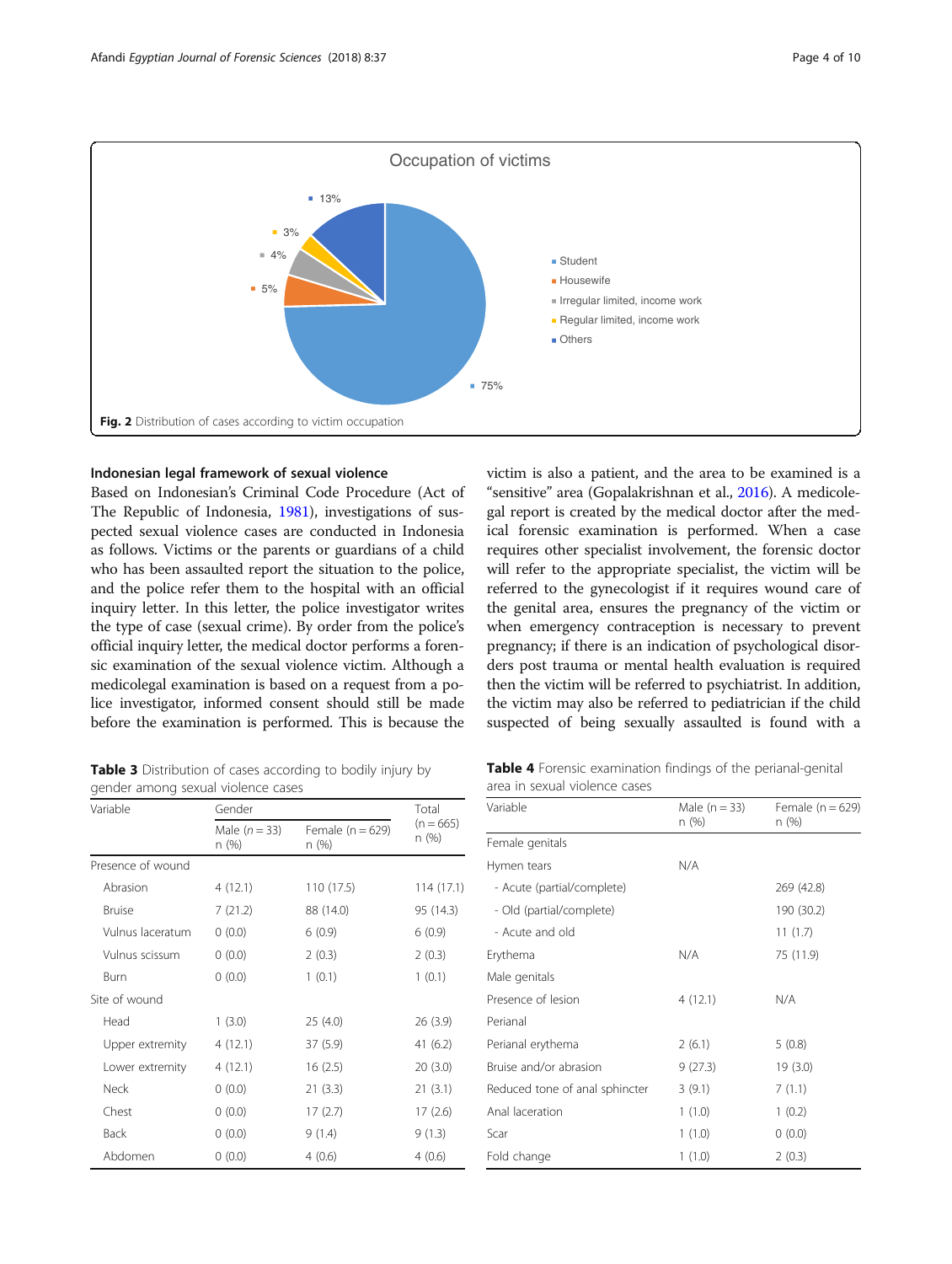|                    |          |                          | $\tilde{}$<br>$\overline{\phantom{a}}$ | $\tilde{}$ | $\tilde{}$<br><u>_</u>   |                       |                          |            |
|--------------------|----------|--------------------------|----------------------------------------|------------|--------------------------|-----------------------|--------------------------|------------|
| Variable           | Gender   |                          | Total                                  | $P$ -value | Age category             |                       | Total                    | $P$ -value |
|                    | Male     | Female                   |                                        |            | Children                 | Adults                |                          |            |
| Bodily injury      |          |                          |                                        |            |                          |                       |                          |            |
| - yes              | 10(27.8) | 139 (22.1)               | 149 (22.4)                             | 0.427      | 113(20.7)                | 36 (30.0)             | 149 (22.4)               | 0.028      |
| - no               | 26(72.2) | 490 (77.9)               | 516 (77.6)                             |            | 432 (79.3)               | 84 (70.0)             | 516 (77.6)               |            |
| Ano-genital injury |          |                          |                                        |            |                          |                       |                          |            |
| - yes              | 9(25.0)  |                          |                                        | 0.000      |                          |                       |                          | 0.000      |
| - no               | 27(75.0) | 491 (78.1)<br>138 (21.9) | 500 (75.2)<br>165 (24.8)               |            | 441 (80.9)<br>104 (19.1) | 52 (49.2)<br>61(50.8) | 500 (75.2)<br>165 (24.8) |            |

<span id="page-4-0"></span>Table 5 Association of bodily injury and ano-genital injury with gender and age category

growth disorder, a sexually transmitted infection, or an injury requiring treatment (Gopalakrishnan et al., [2016](#page-8-0)). In the Indonesian legal system, a medicolegal report for legal and judicial interest is called Visum et Repertum (VeR). The main difference between this report and other medical examination reports is the inclusion of the word "Pro Justicia" in front of Visum et Repertum, but the content of the letters is the same. The legal basis of Visum et Repertum is article 133 of Indonesian's Criminal Act Procedure (Act of The Republic of Indonesia, [1981](#page-8-0)):

#### Article 133

- (1) in case an investigator for the sake of justice handles the problem of a victim, whether he is injured, poisoned or dead presumably because of an event involving a criminal act, he is authorized to submit a request for expert information from a medical expert of the judiciary or a doctor and/or other expert.
- (2) The request for expert information as intended in section (1) shall be made in writing, by stating firmly whether it shall be for the examination of an injury or a dead person and/or an autopsy.

In Indonesia, based on article 133 of Indonesian's Criminal Act Procedure (Act of The Republic of Indonesia, [1981\)](#page-8-0), forensic doctor is mandated to take a history and perform a general and vaginal examination on any alleged victims of sexual crimes. However, due to the small number of forensic doctors (less than 200) in Indonesia, the law allows for the examination of alleged victims of sexual crimes by general physicians or other specialists. Forensic doctor in Indonesia practice as forensic pathologist and clinical forensic medicine (Gopalakrishnan et al., [2016\)](#page-8-0). It is an obligation for every doctor in Indonesia to make Visum et Repertum if requested by the investigator. Based on Indonesian's Penal Code article 216, doctors who refuse to conduct medical examinations of crime victims and refuse to make Visum et Repertum at the request of the investigator can be punished by a maximum imprisonment of four months and two weeks or a maximum fine of six hundred rupiahs (Act of The Republic of Indonesia, [1946](#page-8-0)).

Sexual violence is a criminal offense in Indonesia, and similar to most other countries, Indonesia also has laws related to sexual violence. Indonesian's Penal Code No. 1 Year 1946 (Act of The Republic of Indonesia, [1946](#page-8-0)), The Children Rights Protection Law No.23 Year 2002 (Act of The Republic of Indonesia, [2002](#page-8-0)) and The Elimination of Violence in Household Law No.23 Year 2004 (Act of The Republic of Indonesia, [2004](#page-8-0)) are laws that are often used and encountered in cases of sexual violence. Table [6](#page-5-0) shows a collection of articles of the prevailing laws and regulations in Indonesia and their interpretation.

#### **Discussion**

#### Prevalence and pattern

Sexual violence cases constitute a large proportion of violent crimes and is a serious problem. Many sexual violence cases have been reported in Pekanbaru. This study evaluated the number of sexual violence victims who were examined in FMSC at BHP based on referrals from police investigators. The average prevalence of sexual violence in the study population was 13.15/100,000 population/year. This result is similar to the rate that was recorded for sexual violence victims in Aarhus from 1999 to 2004, which was 14.5/100,000 (Ingemann-Hansen et al., [2009\)](#page-9-0). This proportion is lower than that found in a study by Saltzman et al. in the United States, which reported a rate of 25/100,000 inhabitants (i.e., both sexes and all ages) (Saltzman et al., [2007](#page-9-0)). This difference may be explained by the Indonesian culture, in which victims feel ashamed to report the sexual violence they experience to the police, or it may be due to the lack of a database, different sources of data collection, different methods of study and different numbers of victims.

Most sexual violence victims are female. In this study, 94.6% of sexual violence victims were female, which is similar to other previous studies that reported that most sexual violence occurs in females, with prevalence's of 93.9% in Taipei (Hwa et al., [2010](#page-8-0)), 98.3%) in India (Tamuli et al., [2013\)](#page-9-0), 82.7% in Turkey (Karanfil et al., [2013\)](#page-9-0), 97% in Aarhus-Denmark (Ingemann-Hansen et al., [2009](#page-9-0)) and 92.6% in the US (Avegno et al., [2009](#page-8-0)). The results of this study further strengthen the notion that sexual violence is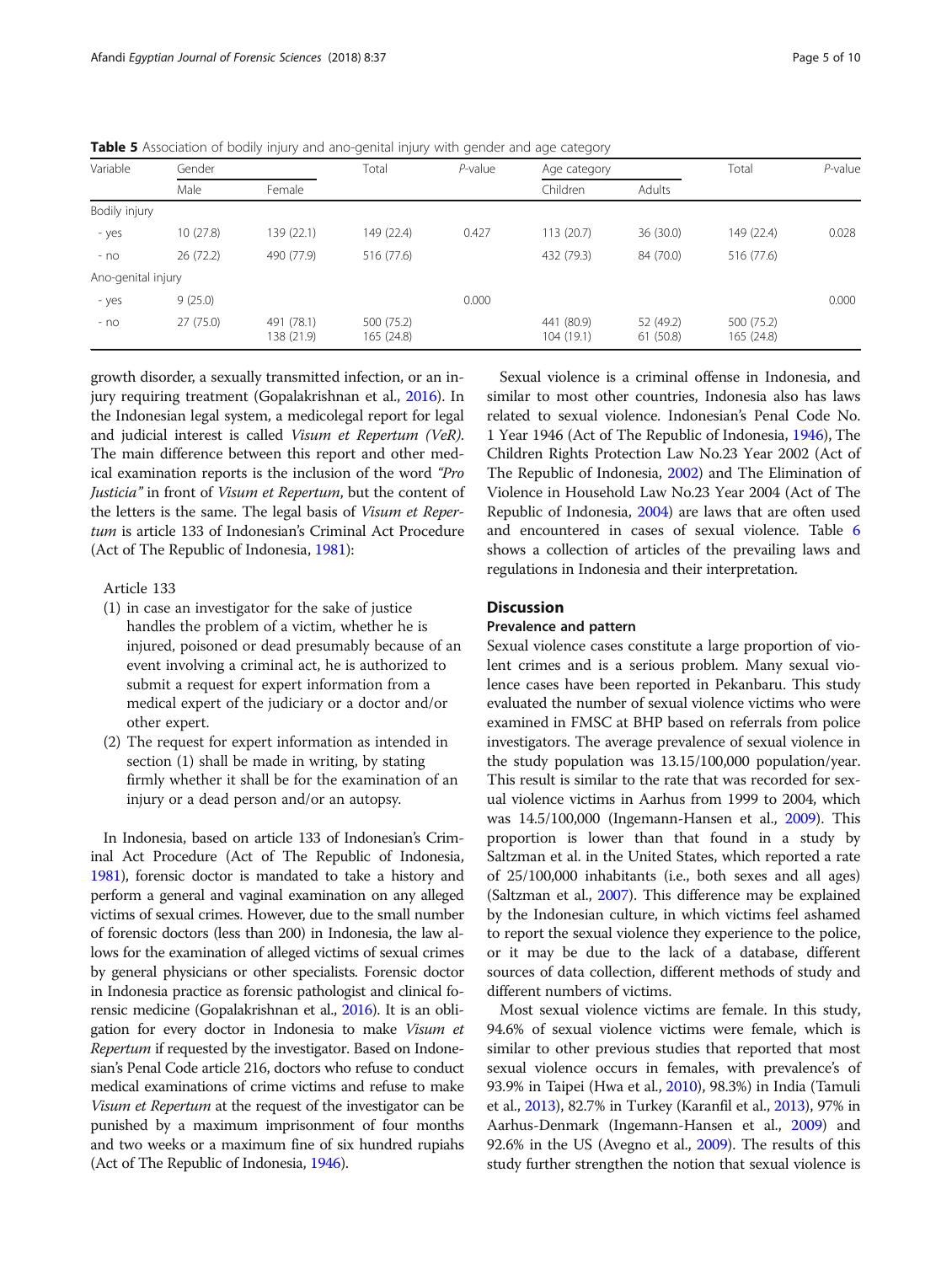<span id="page-5-0"></span>

| Table 6 Criminal act articles regarding sexual violence in Indonesian laws and regulations                                                                                                                                                                                                                                                                                                                                                                                                                                                                                                                                                                                                           |                                                                                                                                                                                                                                                                                        |
|------------------------------------------------------------------------------------------------------------------------------------------------------------------------------------------------------------------------------------------------------------------------------------------------------------------------------------------------------------------------------------------------------------------------------------------------------------------------------------------------------------------------------------------------------------------------------------------------------------------------------------------------------------------------------------------------------|----------------------------------------------------------------------------------------------------------------------------------------------------------------------------------------------------------------------------------------------------------------------------------------|
| Act of The Republic of Indonesia                                                                                                                                                                                                                                                                                                                                                                                                                                                                                                                                                                                                                                                                     | Interpretations                                                                                                                                                                                                                                                                        |
| Penal Code No. 1 Year 1946                                                                                                                                                                                                                                                                                                                                                                                                                                                                                                                                                                                                                                                                           | • the word rape is mentioned only in article 285, while another article<br>Rape (article 285-288)                                                                                                                                                                                      |
| with him out of marriage shall, being guilty of rape, be punished with a maximum imprisonment<br>Any person who by using force or the threat of force forces a woman to have sexual intercourse<br>of twelve years.<br>Article 285                                                                                                                                                                                                                                                                                                                                                                                                                                                                   | definition of rape solely addresses rape occurring in women and<br>committed by men outside a marriage relationship; thus, the<br>uses the term sexual intercourse;<br>definition is not gender-neutral;                                                                               |
| Any person who out of marriage has carnal knowledge of a woman who he knows is unconscious<br>nine years.<br>or helpless shall be punished by a maximum imprisonment of<br>Article 286                                                                                                                                                                                                                                                                                                                                                                                                                                                                                                               | sexual intercourse with a woman who is underage (not yet 15 years old<br>requires a 'carnal knowledge' or penetration by male genitals into<br>there must be coercion using violence or the threat of violence;<br>female genitals as valid evidence;<br>men cannot be victims of rape |
| from her age, that she is not yet marriable, shall be punished by a maximum imprisonment of<br>reasonably should presume has not yet reached the age of fifteen years or, if it is not obvious<br>(1) Any person who out of marriage has carnal knowledge of a woman who he knows or<br>Article 287                                                                                                                                                                                                                                                                                                                                                                                                  | the female victims of rape under the age of 15 should submit a formal<br>sexual intercourse with a wife who is underage that causes injury,<br>complaint to have their cases investigated<br>or has not yet reached menarche)                                                          |
| the woman has not yet reached<br>and 294 is present.<br>(2) A prosecution shall be instituted only by complaint, unless<br>the age of twelve years or one of the cases of Articles 291<br>nine years.                                                                                                                                                                                                                                                                                                                                                                                                                                                                                                | women and men could be victims;<br>Obscene (article 289-294)<br>serious injury or death;                                                                                                                                                                                               |
| (2) If the act results in serious physical injury, a maximum imprisonment of eight years shall be imposed<br>(1) Any person who in marriage has carnal knowledge of a woman who he knows or reasonably<br>in bodily harm, be punished by a<br>(3) If the act results in death, a maximum imprisonment of twelve years shall be imposed<br>should presume is not yet marriable shall, if the act results<br>maximum imprisonment of four years.<br>Article 288                                                                                                                                                                                                                                        | any actions taken to satisfy sexual desire, not necessarily penetration;<br>there must be coercion using violence or the threat of violence<br>penetration of a genital organ into another genital organ                                                                               |
| (1) Any person who by using force or the threat of force forces someone to commit or tolerate obscene<br>acts shall, being guilty of factual assault of the chastity, be punished by a maximum imprisonment of<br>nine years.<br>Article 289                                                                                                                                                                                                                                                                                                                                                                                                                                                         |                                                                                                                                                                                                                                                                                        |
| (3) any person who seduces someone who he knows or reasonably should presume has not yet reached<br>(2) any person who commits obscene acts with someone who he knows or reasonably should presume<br>has not yet reached the age of fifteen years or, if it is not obvious from her age, is not yet marriable;<br>the age of fifteen years or, if it is not obvious from the age, is not yet marriable, into committing or<br>(1) any person who commits obscene acts with someone who he knows is unconscious or helpless;<br>tolerating obscene acts or to have carnal knowledge, out of marriage, of a third party<br>By a maximum imprisonment of seven years shall be punished:<br>Article 290 |                                                                                                                                                                                                                                                                                        |
|                                                                                                                                                                                                                                                                                                                                                                                                                                                                                                                                                                                                                                                                                                      |                                                                                                                                                                                                                                                                                        |

# Article 292

Article 292<br>Any adult who commits any obscene act with a minor of the same sex whose minority he knows or reasonably<br>should presume shall be punished by a maximum imprisonment of five years. Any adult who commits any obscene act with a minor of the same sex whose minority he knows or reasonably should presume shall be punished by a maximum imprisonment of five years.

### Article 293 Article 293

(1) Any person who, by gifts or promises of money or goods or abuse of dominance resulting from factual<br>relationship or decelt, intentionally forces a minor, whose minority he knows or reasonably should presume,<br>to commit to commit any obscene act with him or to tolerate such act shall be punished by a maximum imprisonment of five years. relationship or deceit, intentionally forces a minor, whose minority he knows or reasonably should presume, (1) Any person who, by gifts or promises of money or goods or abuse of dominance resulting from factual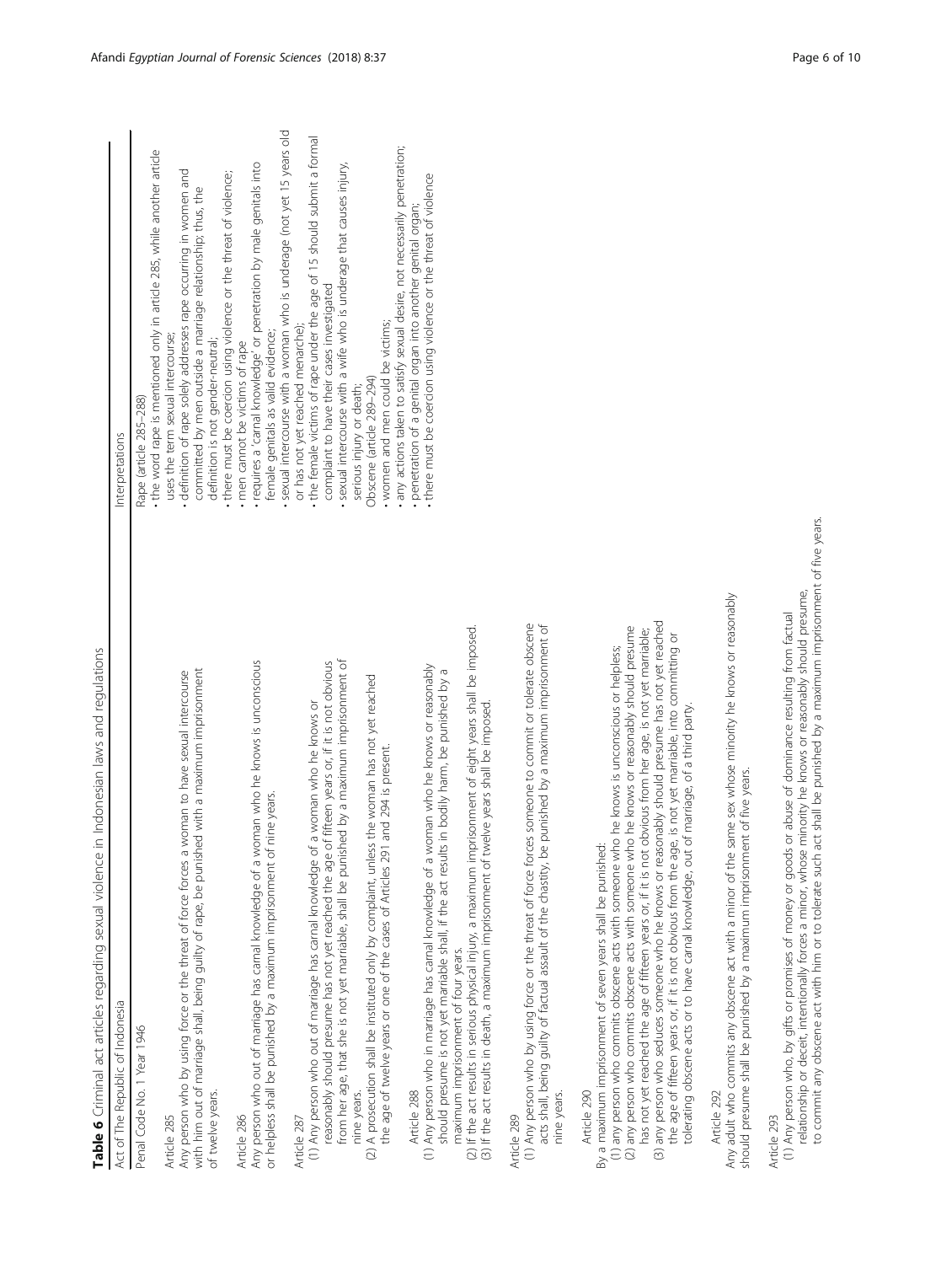| Act of The Republic of Indonesia                                                                                                                                                                                                                                                                                                                                                                                                                                                                                                                                                                              | Interpretations                                                                                                                                                                                                                                                                                                                                                                     |
|---------------------------------------------------------------------------------------------------------------------------------------------------------------------------------------------------------------------------------------------------------------------------------------------------------------------------------------------------------------------------------------------------------------------------------------------------------------------------------------------------------------------------------------------------------------------------------------------------------------|-------------------------------------------------------------------------------------------------------------------------------------------------------------------------------------------------------------------------------------------------------------------------------------------------------------------------------------------------------------------------------------|
| his underaged servant or subordinate shall be punished by a maximum imprisonment<br>Any person who commits any obscene act with his under-aged child, stepchild or<br>foster child; his student; a minor entrusted to his care, education or vigilance; or<br>of seven years.<br>Article 294                                                                                                                                                                                                                                                                                                                  |                                                                                                                                                                                                                                                                                                                                                                                     |
| The Children Rights Protection Law No.23 Year 2002                                                                                                                                                                                                                                                                                                                                                                                                                                                                                                                                                            | Sexual violence                                                                                                                                                                                                                                                                                                                                                                     |
| of IDR 300.000.000 (three hundred million) at most and IDR 60.000.000 (sixty) million at least.<br>plays tricks, tells a series of lies, or persuades a child to commit sexual intercourse with<br>child to commit sexual intercourse with him or with others, is subject to a maximum<br>Provision of crimes as meant in verse (1) also applies for every man who deliberately<br>penalty of 15 (fifteen) years of imprisonment and 3 (three) years at most and a fine<br>(1) Everyone who deliberately commits violence or threats of violence, forcing a<br>him or others.<br>Article 81<br>$\overline{Q}$ | existence of violence or the threat of violence;<br>existence of sexual intercourse with a child<br>boys and girls could be victims;<br>existence of a series of lies;<br>· existence of persuasion;<br>existence of a ruse;                                                                                                                                                        |
| The Elimination of Violence in Household Law No.23 Year 2004                                                                                                                                                                                                                                                                                                                                                                                                                                                                                                                                                  | Sexual violence                                                                                                                                                                                                                                                                                                                                                                     |
| bringing about physical, sexual, or psychological misery or suffering and/or negligence<br>of household, including threatening to commit an act, forcing, or seizure of freedom<br>(1) Violence in the household shall be any act against anyone, particularly women,<br>ehold.<br>in a manner against the law within the scope of the hous<br>In this Law the definition of:<br>Article 1                                                                                                                                                                                                                    | as stipulated in this Act between the offender and the victim;<br>existence of coercion of sexual intercourse, unusual or dislike<br>There are negative consequences (injury, mental problems,<br>existence of relationships within the scope of a household<br>existence of coercion of sexual intercourse for commercial<br>purposes or other purposes;<br>for sexual intercourse |
| Anyone shall be prohibited to carry out violence in a household against an individual<br>within the scope of the household be means of: a. physical violence; b. psychological<br>violence; c. sexual violence; or d. negligence of household.<br>Article 5                                                                                                                                                                                                                                                                                                                                                   | economic problems).                                                                                                                                                                                                                                                                                                                                                                 |
| living within the scope<br>b. forcing sexual intercourse against one of the individuals within the scope of the<br>household for commercial purpose and/or a certain purpose.<br>The sexual violence referred to in Article 5 letter c shall include:<br>a. forcing sexual intercourse carried out against an individual<br>of the household;<br>Article 8                                                                                                                                                                                                                                                    |                                                                                                                                                                                                                                                                                                                                                                                     |
| Any individual that commits sexual assault as mentioned in article 8 point a shall be<br>not more than IDR<br>punished with imprisonment of twelve (12) years or a fine of r<br>36.0000.000 (thirty-six million rupiah).<br>Article 46                                                                                                                                                                                                                                                                                                                                                                        |                                                                                                                                                                                                                                                                                                                                                                                     |
| The above sexual assault as mentioned in Article 46 conducted by the husband to his wife<br>or vice versa is considered as a complaint offense.<br>Article 53                                                                                                                                                                                                                                                                                                                                                                                                                                                 |                                                                                                                                                                                                                                                                                                                                                                                     |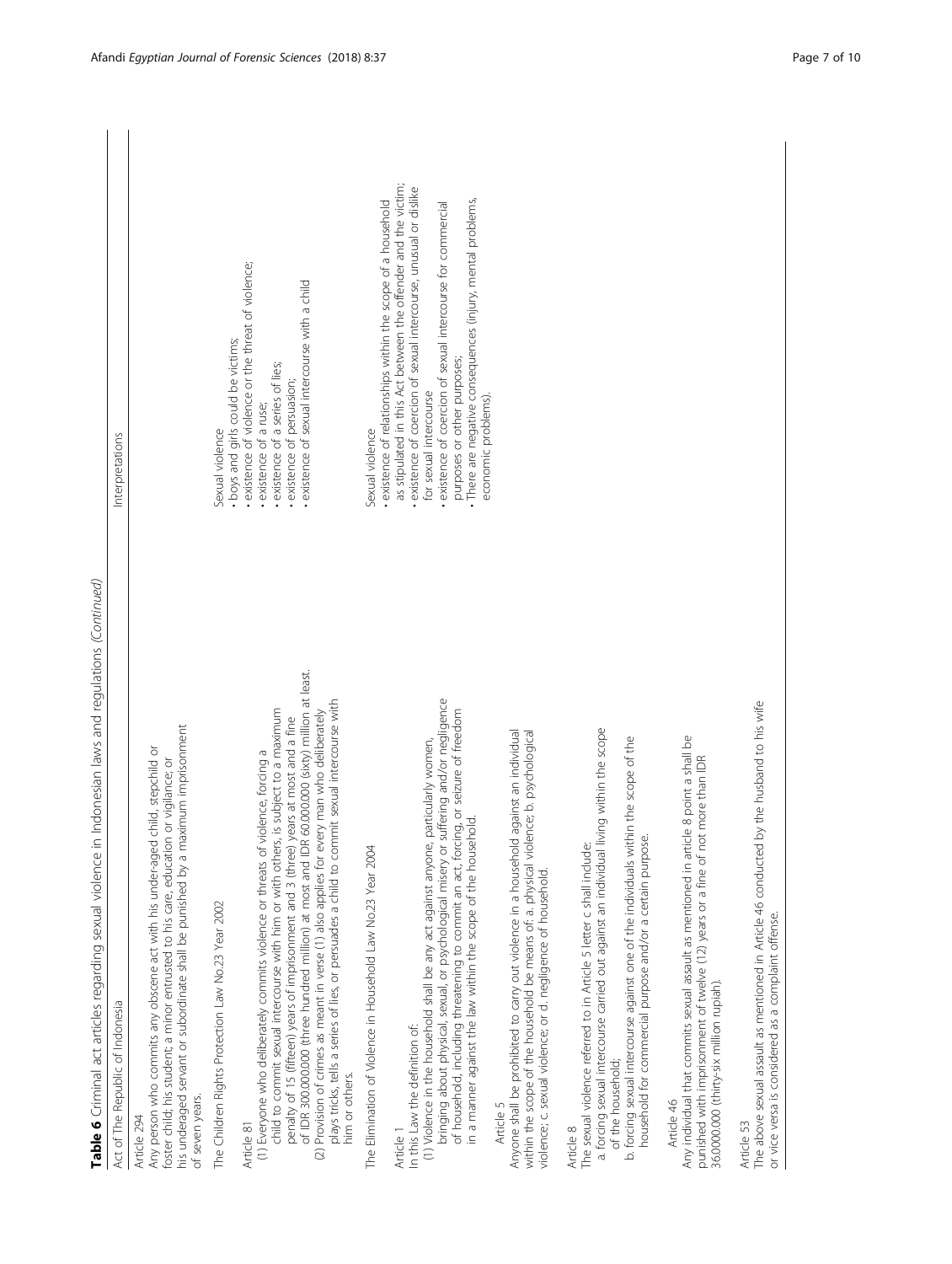one of the most common crimes against women. The proportion of sexual violence victims in this study who were men was 5.4%. Studies in Taipei (Hwa et al., [2010](#page-8-0)), India (Tamuli et al., [2013\)](#page-9-0), Aarhus-Denmark (Ingemann-Hansen et al., [2009\)](#page-9-0) and the US (Avegno et al., [2009](#page-8-0)) also reported male victim proportions to be less than 10%. This number is lower than that found in a study in Turkey by Karanfil et al. [\(2013\)](#page-9-0), which reported a male victim incidence of 17.3%. This difference may be explained by the cultural norms and gender inequity in the Indonesian legal framework. The findings in this study indicate that both males and females could be victims of sexual violence.

Our study revealed that 82% and 18% of the sexual violence victims were children and adults, respectively. The number of child victims of sexual violence in this study was higher than that in a study conducted in Taipei, who reported a 64% proportion of child victims of sexual violence (Hwa et al., [2010\)](#page-8-0). In contrast to previous studies, other studies reported that most victims were adults, namely, 54% in Spain (Moreno, [2013\)](#page-9-0) and 66% in Aarhus-Denmark (Ingemann-Hansen et al., [2009](#page-9-0)). This finding may reflect that being young (a child or a teenager) is already a prognostic factor of vulnerability and that children are the main targets of perpetrators (Nannini, [2006\)](#page-9-0). This fact also validates the high level of parental awareness of children at risk for sexual violence and the effects of the mass media influence in combating sexual crimes against children. Our study showed that the most affected age group in boys was the range from 5 to 9 years old (38.9%), and the most affected age group in girls ranged from  $15$  to  $<$  18 years old (44.5%). This result is of particular concern and demonstrates that parents and the community should pay more attention to the more vulnerable age groups of victims of sexual violence.

Our study reported that 22.4% of sexual violence victims had bodily injury. The results were lower than those of previous studies reporting rates of 30.6% in Spain (Moreno, [2013](#page-9-0)), 41.8% in Taipei (Hwa et al., [2010](#page-8-0)) and 42% in Italy (Zerbo et al., [2018](#page-9-0)). Nevertheless, all of these studies reported similar patterns to those in our study, namely, the incidence of physical injury increased as the victim age increased (Hwa et al., [2010](#page-8-0); Moreno, [2013](#page-9-0)). This study also showed a significant association between bodily injuries in children and adults. The two most common types of injuries found in this study were similar to those found in a study in Spain, namely, bruises and abrasions, with the extremities being the most common site of injury (Moreno, [2013;](#page-9-0) Zerbo et al., [2018](#page-9-0)). More child victims had ano-genital injuries compared with adult victims. There was a significant difference between children and adults regarding bodily injury  $(P = 0.028)$  and ano-genital injury  $(P = 0.000)$ .

Regarding forensic examination findings of the ano-genital area, the percentages of victims with genital/anal lesions

(75.2%) in our study were higher than those in a previous study by Hwa et al. [\(2010](#page-8-0)) (Hwa et al., [2010\)](#page-8-0), which reported a prevalence of 53.3%. This difference may be explained by the different number of victims, different number of male victims and different number of victims in each age category.

In this study, more of the child victims had an ano-genital injury compared with the adult victims. There was a statistically significant difference between children and adults regarding ano-genital injury ( $P = 0.000$ ) and a significant difference between males and females regarding ano-genital injury ( $P = 0.000$ ).

#### Indonesian legal framework of sexual violence

Sexual violence terminology is not found in the Indonesian Penal Code (Act of The Republic of Indonesia, [1946](#page-8-0)), while sexual violence terminology is contained in The Children Rights Protection Law No.23 Year 2002 (Act of The Republic of Indonesia, [2002\)](#page-8-0) and The Elimination of Violence in Household Law No.23 Year 2004 (Act of The Republic of Indonesia, [2004](#page-8-0)). The Indonesian Penal Code only mentions two forms of sexual violence: rape and obscenity (Act of The Republic of Indonesia, [1946](#page-8-0)). The term 'sexual violence' is much broader than the term 'rape' because sexual violence can include various other forms of sexually lewd acts, sexual harassment and other behaviors. While the term used in the Penal Code is a crime against decency, it does not use the term 'sexual violence,' which is defined as a criminal act related to sexuality that can be performed against men or women. The use of the term 'morality' causes the public, especially legal professionals, to be trapped in placing the articles of morality solely as a matter of violation of cultural values, religious norms, or courtesy relating to sexual lust, not a crime against one's body and soul (Novirianti, [2010](#page-9-0)).

In Indonesian's Penal Code, the definition of rape solely states that rape occurs in women and is committed by men outside a marriage relationship. Proof of rape in the Indonesian Penal Code requires the occurrence of sexual intercourse between men and women outside of marriage committed by violence and/or threats of violence. Sexual intercourse is defined as the entry of the male genitals into the female genitals with or without ejaculation (Novirianti, [2010](#page-9-0)).

Thus, the term 'male rape' is not present in the Indonesian Penal Code. A crime in which a man who suffers sexual violence committed by men or women is categorized as obscenity. The broader definition of rape began to be adopted by several countries (United Kingdom (UK), US, Australia and others) and stated that rape could be gender-neutral, meaning that it can apply to any person of either sex or gender (Lowe & Rogers, [2017](#page-9-0); World Health Organization, [2015](#page-9-0)).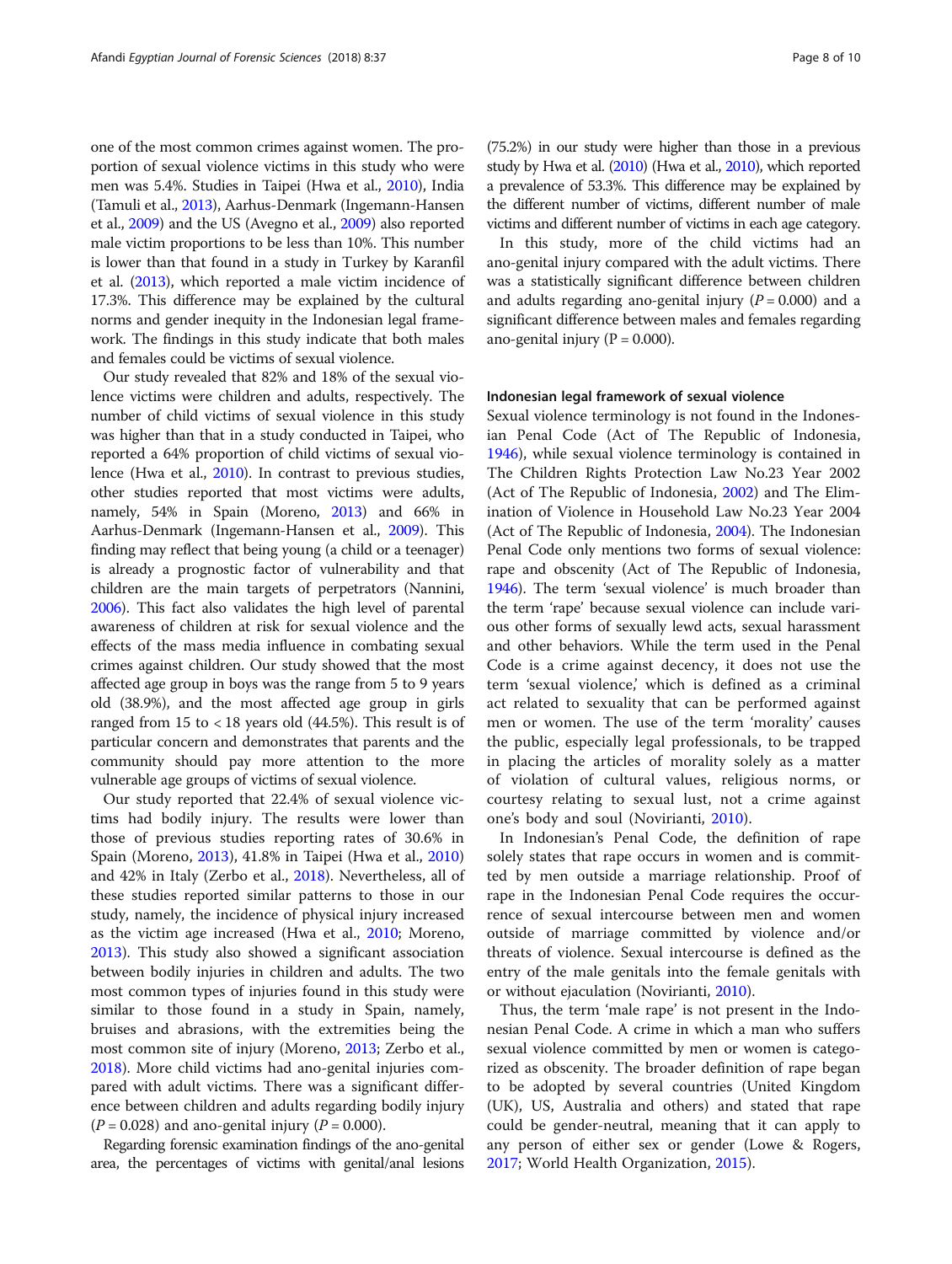<span id="page-8-0"></span>Another issue related to sexual violence is sexual violence in marriage (marital rape). Although it has been a law for more than a decade, the effectiveness of the law against sexual violence in marriage enacted in The Elimination of Violence in Household Law No.23 Year 2004 is not clearly visible. Similar to most other Islamic countries, it is impossible to define rape in the context of marriage even if it can happen. The Indonesian marriage law has created an unequal position between wives and husbands, as it considers that "husbands are the head of household". Indonesia makes a similar cultural assumption that marriages are harmonious because husbands and wives agree at all times (Novirianti, [2010;](#page-9-0) Riggins, [2004](#page-9-0); Susila, [2013;](#page-9-0) Tongat, [2017](#page-9-0)). The Indonesian Council of Ulama declared that sexual assault in marriage can be considered unlawful sexual violence if the following situation or conditions are present: the wife is in a state of menstruation, at the moment of parturition, during Ramadhan fasting, and/or anal sex (Susila, [2013](#page-9-0)).

In addition to the developments in the international world and the influence of globalization, Indonesia is currently drafting laws on sexual violence. Indonesia is also amending the Penal Code. The handling of sexual violence cases in the legal context is expected to improve and reduce the incidence of sexual violence in Indonesia.

Our study has some limitations. It was based on medicolegal reports of sexual violence victims. It contains only data relevant to justice and law enforcement. Moreover, the history of perpetrators, living environment of victims, and type of sexual abuse were not available in the medicolegal report. The incidence of male victims was low (5.4%), but they were included in all analyses.

#### Conclusion and Recommendations.

In conclusion, this study highlighted the prevalence of sexual assault cases in Pekanbaru, Indonesia. Although sexual violence cases may affect both sexes and all ages, females and adolescents should be given more attention. The Indonesian legal framework of sexual violence still adheres to traditional terminology but is making improvements.

An international standard should be adopted in the management of sexual violence victims. Developments in this area should include improved facilities and infrastructure as well as increased understanding and ability of the parties involved. Recording, documentation and database storage need to be addressed to provide more complete and comprehensive information for the development of preventive, promotive, curative and rehabilitative programs for sexual violence.

#### Abbreviations

VeR: Visum et Repertum; FMSC: Forensic Medical Service Center; BHP: Bhayangkara Hospital Pekanbaru; WHO: World Health Organization; SPSS: Statistical Package for the Social Sciences; SD: Standard Deviation; UK: United Kingdom; US: United State

#### Acknowledgements

I thank to Director of Bhayangkara Hospital Pekanbaru for her permission, Annisa Riandsya B.Med.Sci and administrative staff of Medicine and Health Department Riau Regional Police for assistance to collect medicolegal report.

#### Availability of data and materials

The data used and/or analyzed in this study are available from the corresponding author on reasonable request.

#### Author's contributions

DA participated in the design the study protocol of the study, was responsible for statistical analysis, interpretation of the results, and drafted the manuscript, given final approval of the version to be published and agreed to be accountable for all aspects of the work.

#### Author's information

DA is Dean of Faculty of Medicine, Universitas Riau and Associate Professor. He has a PhD degree in Forensic Medicine and Medicolegal studies. He has written several scientific publications on gender-based violence, domestic violence, child abuse and neglect.

#### Ethics approval and consent to participate

Being a retrospective study, official approval was obtained from Director of Bhayangkara Hospital Pekanbaru. Complete confidentiality was ensured all through the study procedure. The research protocol was approved by the the Institutional Ethics Committee of the Faculty of Medicine, Universitas Riau (No. 52/UN19.1.28/UEPKK/2015).

#### Competing interests

The author declares that he have no competing interests.

#### Publisher's Note

Springer Nature remains neutral with regard to jurisdictional claims in published maps and institutional affiliations.

#### Received: 31 January 2018 Accepted: 15 May 2018 Published online: 24 May 2018

#### References

- Act of The Republic of Indonesia Number 1 1946 on The Penal Code
- Act of The Republic of Indonesia Number 23 2002 on The Children Rights Protection Law Act of The Republic of Indonesia Number 23 2004 on The Elimination of
- Violence in Household Law
- Act of The Republic of Indonesia Number 8 1981 on The Penal Code of Criminal Procedure
- Avegno J, Mills TJ, Mills LD (2009) Sexual assault victims in the emergency department: analysis by demographic and event characteristics. J Emerg Med 37(3):328–334
- Black MC, Basile KC, Breiding MJ, Smith SG, Walters ML, Merrick MT et al (2011) The national intimate partner and sexual violence survey (NISVS): 2010 summary report. National Center for Injury Prevention and Control, Centers for Disease Control and Prevention, Atlanta, GA
- Cybulska B, Forster G (2010) Sexual assault: examination of the victim. Medicine 38(5):235–238
- Gopalakrishnan H, Syukriani Y, Setiawati E (2016) Forensic experts′ opinion regarding clinical forensic medicine practice in Indonesia and Malaysia. J Forensic Sci Med 2(2):85–90
- Hayati EN, Högberg U, Hakimi M, Ellsberg MC, Emmelin M (2011) Behind the silence of harmony: risk factors for physical and sexual violence among women in rural Indonesia. BMC Womens Health 11:52. <https://doi.org/10.1186/1472-6874-11-52>
- Hwa HL, Chen SC, Wu MZ, Shun CT, Liu SK, Lee JCI et al (2010) Analysis of cases of sexual assault presenting at a medical center in Taipei. Taiwan J Obstet Gynecol 49(2):165–169. [https://doi.org/10.1016/S1028-4559\(10\)60035-6](https://doi.org/10.1016/S1028-4559(10)60035-6)
- Indonesian National Commission on Violence Against Women (2017) Annual notes on violence against women 2016 fact sheet, demanding the State to be active in the elimination of violence against women in the Personal, Community and National Sphere. [Internet] [cited 9 April 2017] retrieved from: [http://en.komnasperempuan.go.id/reads-komnas-perempuan-annual](http://en.komnasperempuan.go.id/reads-komnas-perempuan-annual-notes-on-violence-against-women-2016-fact-sheet-demanding-the-state-to-be-active-in-the-elimination-of-violence-against-women-in-the-personal-community-and-national-sphere)[notes-on-violence-against-women-2016-fact-sheet-demanding-the-state-to](http://en.komnasperempuan.go.id/reads-komnas-perempuan-annual-notes-on-violence-against-women-2016-fact-sheet-demanding-the-state-to-be-active-in-the-elimination-of-violence-against-women-in-the-personal-community-and-national-sphere)[be-active-in-the-elimination-of-violence-against-women-in-the-personal](http://en.komnasperempuan.go.id/reads-komnas-perempuan-annual-notes-on-violence-against-women-2016-fact-sheet-demanding-the-state-to-be-active-in-the-elimination-of-violence-against-women-in-the-personal-community-and-national-sphere)[community-and-national-sphere](http://en.komnasperempuan.go.id/reads-komnas-perempuan-annual-notes-on-violence-against-women-2016-fact-sheet-demanding-the-state-to-be-active-in-the-elimination-of-violence-against-women-in-the-personal-community-and-national-sphere)